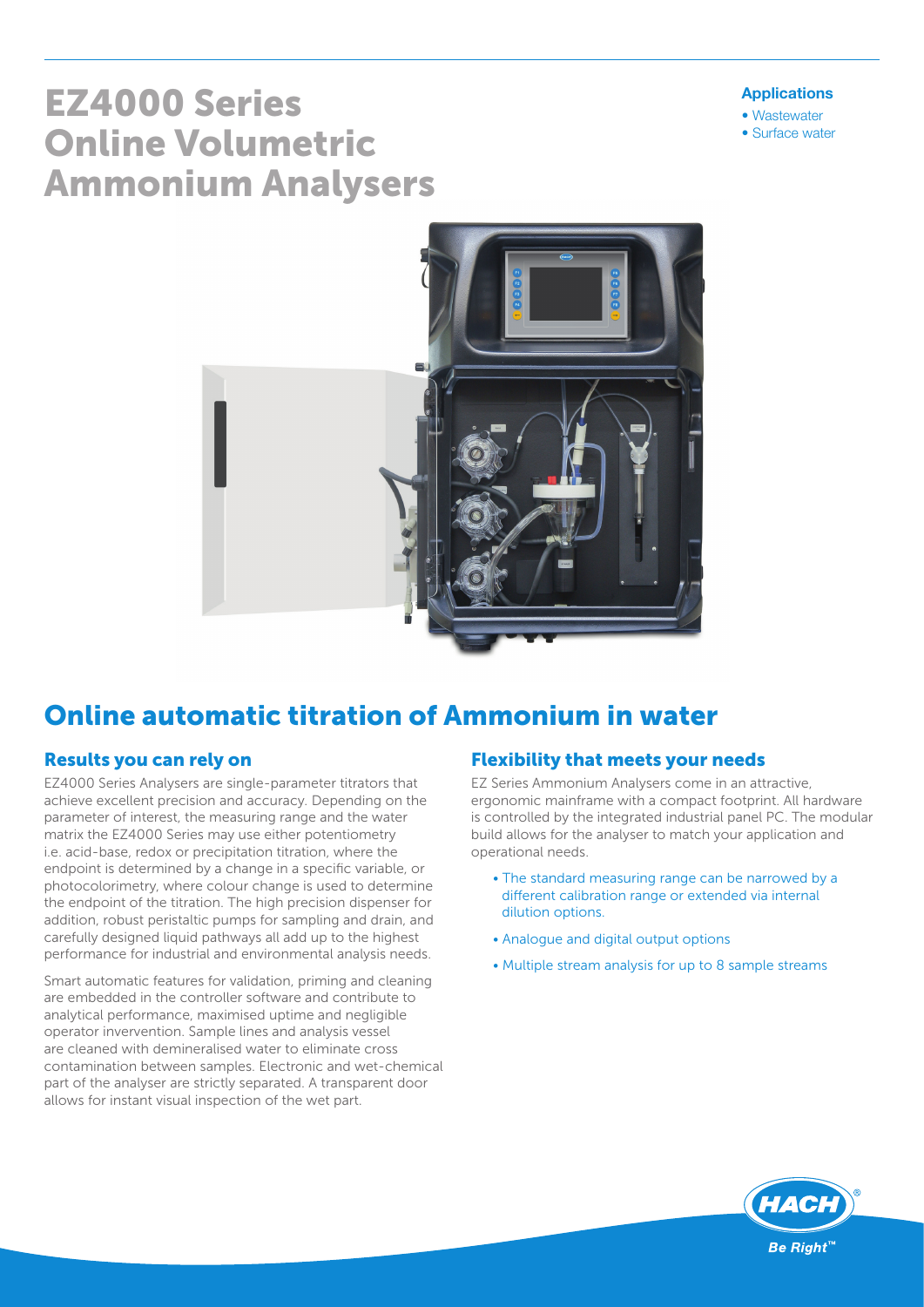### Technical Data\*

| <b>Parameter</b>            | Ammonium                                                                                                                                                                                                                                                                                                   |
|-----------------------------|------------------------------------------------------------------------------------------------------------------------------------------------------------------------------------------------------------------------------------------------------------------------------------------------------------|
| <b>Measurement method</b>   | Acid-base titration with sulphuric acid, conform with standard method APHA 4500-NH3 (C)                                                                                                                                                                                                                    |
| <b>Measuring range</b>      | 100 - 5000 mg/L NH <sub>4</sub> -N<br>Optional:<br>10 - 500 mg/L NH <sub>4</sub> -N<br>25 - 1250 mg/L NH <sub>4</sub> -N<br>50 - 2500 mg/L NH <sub>4</sub> -N                                                                                                                                              |
| <b>Precision</b>            | Better than 2% full scale range for standard test solutions                                                                                                                                                                                                                                                |
| <b>Detection limit</b>      | $\leq 10$ mg/L                                                                                                                                                                                                                                                                                             |
| <b>Interferences</b>        | Soaps, oily matter, suspended solids or precipitates may coat the glass electrode and cause a sluggish<br>response. Allow additional time between titrant additions to let the electrode come to equilibrium or clean<br>the electrodes occasionally. Alkaline compounds may interfere with the titration. |
| <b>Cycle time</b>           | 10 - 15 minutes                                                                                                                                                                                                                                                                                            |
| <b>Automatic cleaning</b>   | Yes                                                                                                                                                                                                                                                                                                        |
| <b>Calibration</b>          | N.A.                                                                                                                                                                                                                                                                                                       |
| <b>Validation</b>           | Automatic; frequency freely programmable                                                                                                                                                                                                                                                                   |
| <b>Ambient temperature</b>  | 10 - 30 °C $\pm$ 4 °C deviation at 5 - 95% relative humidity (non-condensing)                                                                                                                                                                                                                              |
| <b>Reagent requirements</b> | Keep between 10 - 30 °C                                                                                                                                                                                                                                                                                    |
| Sample pressure             | By external overflow vessel                                                                                                                                                                                                                                                                                |
| <b>Flow rate</b>            | 100 - 300 mL/min                                                                                                                                                                                                                                                                                           |
| Sample temperature          | 10 - 30 $^{\circ}$ C                                                                                                                                                                                                                                                                                       |
| Sample quality              | Maximum particle size 100 µm, < 0.1 g/L; Turbidity < 50 NTU                                                                                                                                                                                                                                                |
| <b>Power</b>                | 100 - 240 VAC, 50/60 Hz<br>Max. power consumption: 120 VA                                                                                                                                                                                                                                                  |
| Instrument air              | Dry and oil free according to ISA-S7.0.01-1996 quality standard for instrument air                                                                                                                                                                                                                         |
| <b>Demineralised water</b>  | For rinsing / dilution                                                                                                                                                                                                                                                                                     |
| <b>Drain</b>                | Atmospheric pressure, vented, min. Ø 64 mm                                                                                                                                                                                                                                                                 |
| <b>Earth connection</b>     | Dry and clean earth pole with low impedance (< 1 Ohm) using an earth cable of > 2.5 mm <sup>2</sup>                                                                                                                                                                                                        |
| Analogue outputs            | Active 4 - 20 mA max. 500 Ohm load, standard 1, max. 8 (option)                                                                                                                                                                                                                                            |
| <b>Digital outputs</b>      | Optional: RS232, Modbus (TCP/IP, RS485)                                                                                                                                                                                                                                                                    |
| <b>Alarm</b>                | 1 x malfunctioning, 4 x user-configurable, max. 24 VDC/0.5 A, potential free contacts                                                                                                                                                                                                                      |
| <b>Protection class</b>     | Analyser cabinet: IP55 / Panel PC: IP65                                                                                                                                                                                                                                                                    |
| <b>Material</b>             | Hinged part: Thermoform ABS, door: plexiglass<br>Wall section: Galvanised steel, powder coated                                                                                                                                                                                                             |
| Dimensions (H x W x D)      | 690 mm x 465 mm x 330 mm                                                                                                                                                                                                                                                                                   |
| Weight                      | 25 kg                                                                                                                                                                                                                                                                                                      |
| <b>Certifications</b>       | CE compliant / UL certified                                                                                                                                                                                                                                                                                |

*\*Subject to change without notice.*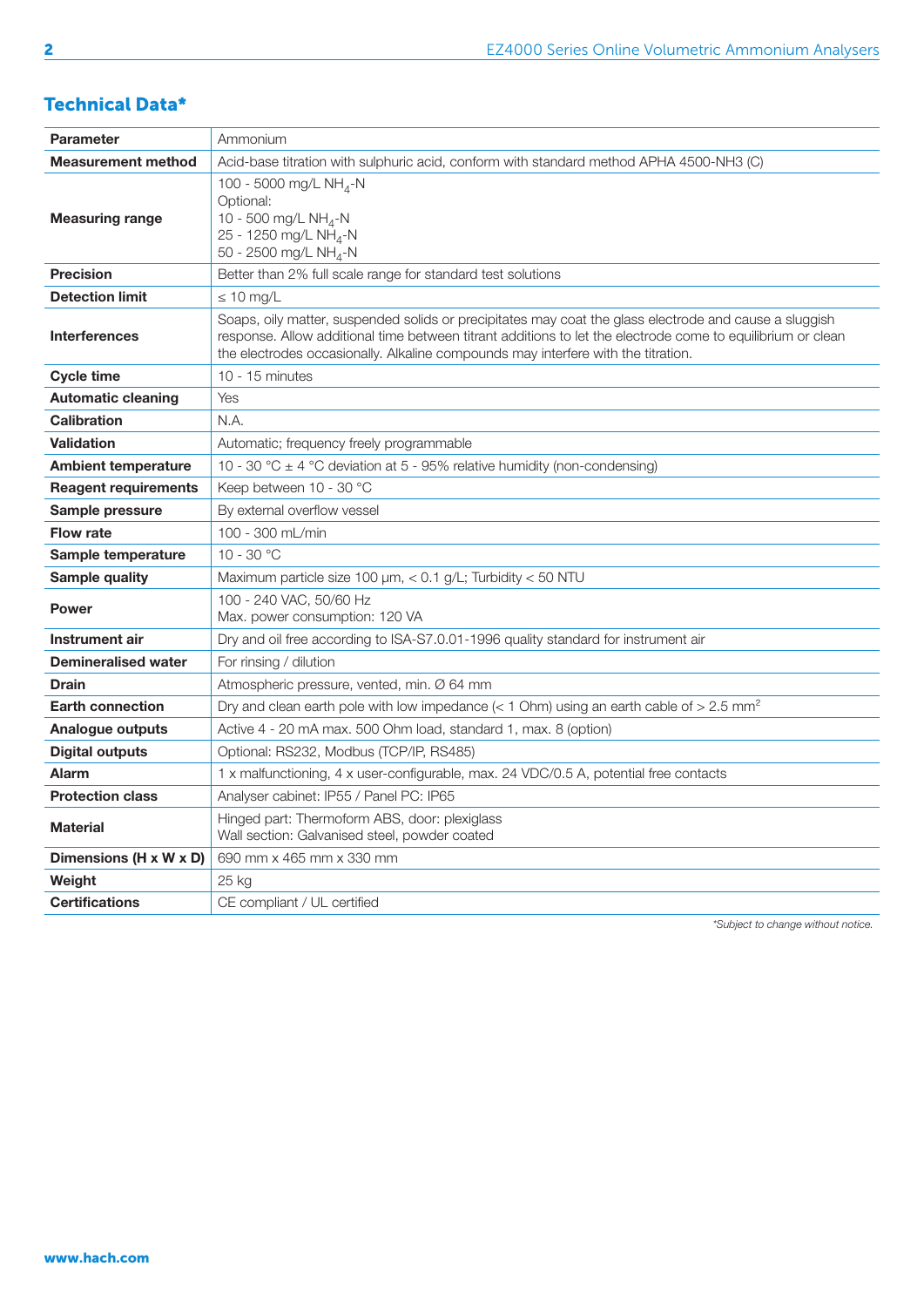#### **Dimensions**



#### Hach Service

With Hach Service, you have a global partner who understands your needs and cares about delivering timely, high-quality service you can trust. Our Service Team brings unique expertise to help you maximise instrument uptime, ensure data integrity, maintain operational stability, and reduce compliance risk.